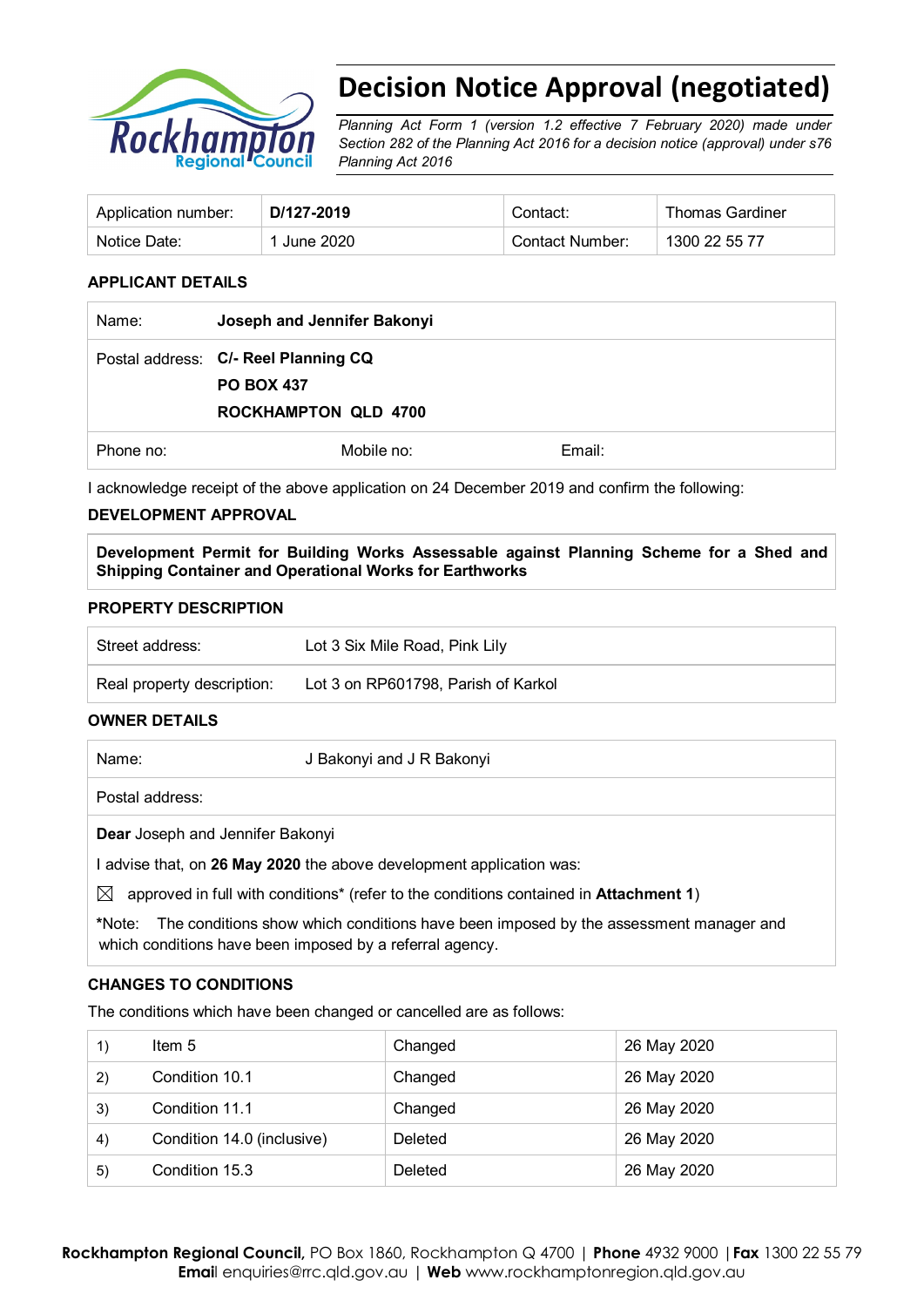# **1. DETAILS OF THE APPROVAL**

The following approvals are given:

|                                                                                                                                                                                                                                                                                      | <b>Development</b><br><b>Permit</b> | Preliminary<br><b>Approval</b> |
|--------------------------------------------------------------------------------------------------------------------------------------------------------------------------------------------------------------------------------------------------------------------------------------|-------------------------------------|--------------------------------|
| Development assessable under the planning scheme, superseded<br>planning scheme, a temporary local planning instrument, a master<br>plan or a preliminary approval which includes a variation approval<br>- Building work assessable under the planning scheme<br>- Operational work | M                                   |                                |

# **2. CONDITIONS**

This approval is subject to the conditions in Attachment 1.

#### **3. FURTHER DEVELOPMENT PERMITS REQUIRED NIL**

# **4. REFERRAL AGENCIES**

The following Referral Agencies were activated by this application.

| For an application involving                                                                                                                                                                  | Name of<br>agency                                                                                                                                                                                               | Role of<br><b>Agency</b> | <b>Contact Details</b>                                                                                                                                                                                                                                               |
|-----------------------------------------------------------------------------------------------------------------------------------------------------------------------------------------------|-----------------------------------------------------------------------------------------------------------------------------------------------------------------------------------------------------------------|--------------------------|----------------------------------------------------------------------------------------------------------------------------------------------------------------------------------------------------------------------------------------------------------------------|
| <b>WETLAND PROTECTION AREA</b>                                                                                                                                                                |                                                                                                                                                                                                                 |                          |                                                                                                                                                                                                                                                                      |
| Schedule 10, Part 20, Division 4, Table 1 - Assessable development under s34                                                                                                                  |                                                                                                                                                                                                                 |                          |                                                                                                                                                                                                                                                                      |
| Development application for operational work<br>that is assessable development under<br>section 34, unless the chief executive is the<br>prescribed assessment manager for the<br>application | The chief<br>executive of<br>the<br>department in<br>which the<br>Planning<br>Act 2016 is<br>administered:<br>Department of<br><b>State</b><br>Development,<br>Manufacturing,<br>Infrastructure<br>and Planning | Concurrence              | In person:<br>Level 2, 209 Bolsover<br>Street, Rockhampton<br>City<br>Online lodgement using<br>MyDAS2:<br>https://prod2.dev-<br>assess.qld.gov.au/suite/<br>Email:<br>RockhamptonSARA@ds<br>dmip.qld.gov.au<br>Postal:<br><b>PO Box 113</b><br>Rockhampton Qld 4700 |

# **5. THE APPROVED PLANS**

**The approved development must be completed and maintained generally in accordance with the approved drawings and documents:**

| Drawing/report title                              | Prepared by                              | Date             | Reference<br>number | Rev |
|---------------------------------------------------|------------------------------------------|------------------|---------------------|-----|
| Shed Drawing Slab                                 | ۰                                        | June 2018        |                     |     |
| <b>Shed Drawing Steelwork</b>                     | $\overline{\phantom{0}}$                 | June 2018        |                     |     |
| Site Layout and Typical<br>Detail                 | <b>McMurtrie Consulting</b><br>Engineers | 19 December 2019 | 0431920-0001        | А   |
| 218 Six Mile Road, Pink<br>Lily - Flood Statement | <b>McMurtrie Consulting</b><br>Engineers | 19 December 2019 | 043-19-20           |     |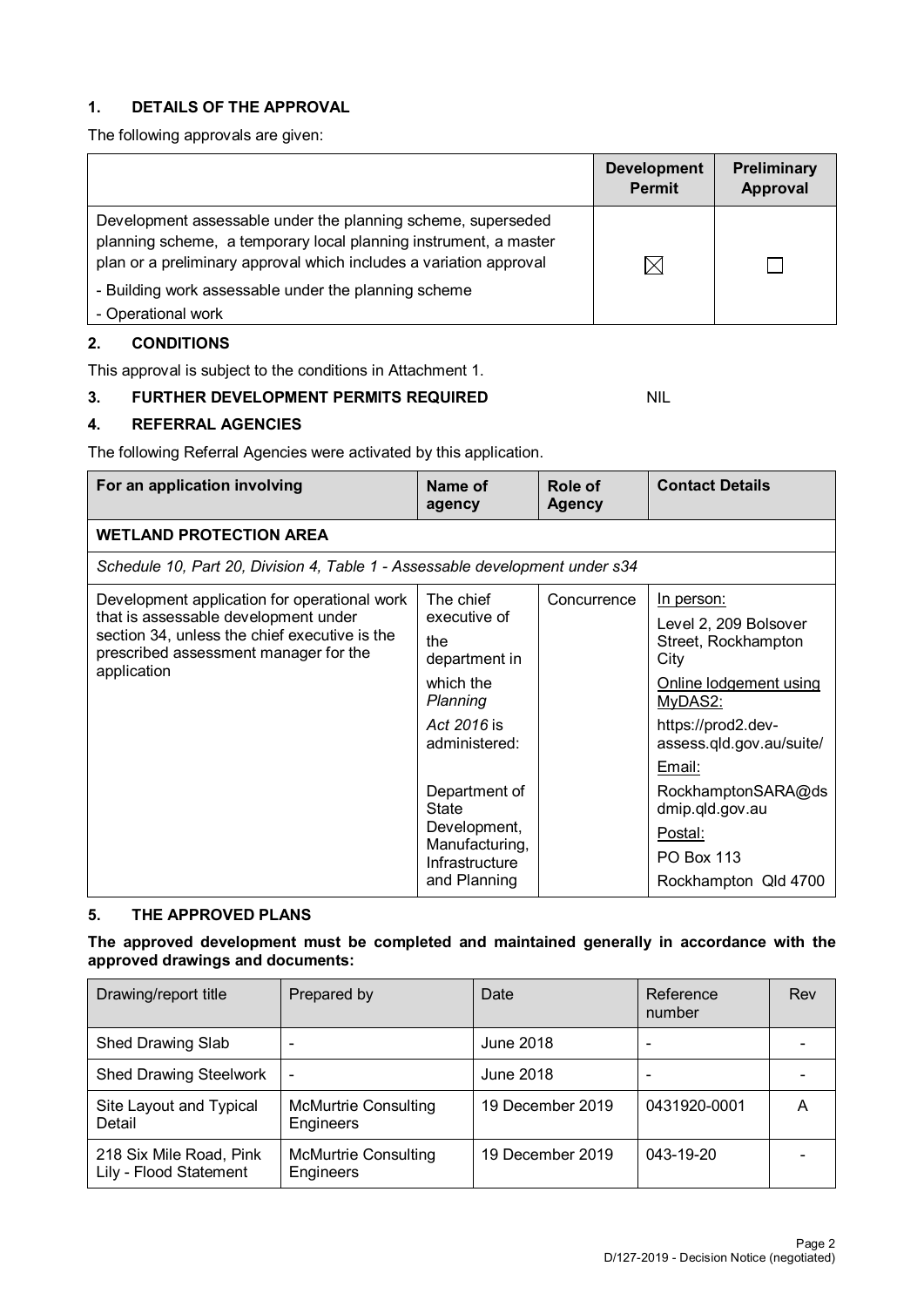# **6. CURRENCY PERIOD FOR THE APPROVAL (s.85 of the Planning Act)**

The standard relevant periods stated in section 85 of *Planning Act 20016* apply to each aspect of development in this approval, if not stated in the conditions of approval attached.

# **7. STATEMENT OF REASONS**

| Description of the<br>development                  | The proposed development is for Building Works Assessable against the<br>Planning Scheme (Shed and Shipping Container) and Operational Works<br>(Earthworks)                                                                                                                                                                                                    |                                                                                                                                                                                                                                                                                                                                                                                                              |  |  |
|----------------------------------------------------|-----------------------------------------------------------------------------------------------------------------------------------------------------------------------------------------------------------------------------------------------------------------------------------------------------------------------------------------------------------------|--------------------------------------------------------------------------------------------------------------------------------------------------------------------------------------------------------------------------------------------------------------------------------------------------------------------------------------------------------------------------------------------------------------|--|--|
| <b>Reasons for Decision</b>                        | a)                                                                                                                                                                                                                                                                                                                                                              | The proposed development does not compromise the strategic<br>framework in the Rockhampton Region Planning Scheme 2015;                                                                                                                                                                                                                                                                                      |  |  |
|                                                    | Assessment of the development against the relevant zone purpose,<br>b)<br>planning scheme codes and planning scheme policies demonstrates<br>that the proposed development will not cause significant adverse<br>impacts on the surrounding natural environment, built environment and<br>infrastructure, community facilities, or local character and amenity; |                                                                                                                                                                                                                                                                                                                                                                                                              |  |  |
|                                                    | c)<br>Planning Policy; and                                                                                                                                                                                                                                                                                                                                      | The proposed development does not compromise the relevant State                                                                                                                                                                                                                                                                                                                                              |  |  |
|                                                    | d)<br>aspect of the assessment benchmarks.                                                                                                                                                                                                                                                                                                                      | On balance, the application should be approved because the<br>circumstances favour Council exercising its discretion to approve the<br>application even though the development does not comply with an                                                                                                                                                                                                       |  |  |
| <b>Assessment</b><br><b>Benchmarks</b>             | benchmarks:                                                                                                                                                                                                                                                                                                                                                     | The proposed development was assessed against the following assessment                                                                                                                                                                                                                                                                                                                                       |  |  |
|                                                    | Flood Hazard Overlay Code.<br>٠                                                                                                                                                                                                                                                                                                                                 |                                                                                                                                                                                                                                                                                                                                                                                                              |  |  |
| <b>Compliance with</b><br>assessment<br>benchmarks |                                                                                                                                                                                                                                                                                                                                                                 | The development was assessed against all of the assessment benchmarks<br>listed above and complies with all of these with the exceptions listed below.                                                                                                                                                                                                                                                       |  |  |
|                                                    | <b>Assessment</b><br><b>Benchmark</b>                                                                                                                                                                                                                                                                                                                           | Reasons for the approval despite non-<br>compliance with benchmark                                                                                                                                                                                                                                                                                                                                           |  |  |
|                                                    | Flood Hazard Overlay<br>Code                                                                                                                                                                                                                                                                                                                                    | The proposal will result in the intensification of<br>development on the site as it involves the<br>construction of two (2) new structures in a high<br>and extreme flood hazard area. Compacted fill<br>with an average depth of approximately one (1)<br>metre has also been used to facilitate the<br>construction of the aforementioned structures.                                                      |  |  |
|                                                    |                                                                                                                                                                                                                                                                                                                                                                 | A flood statement outlines that the displaced<br>water volume resulting from the proposal will have<br>an insignificant impact across the floodplain and<br>to surrounding properties and infrastructure.<br>There is also an insignificant increase in the<br>impervious area will have minimal impacts on<br>peak discharge and stormwater - creating no<br>actionable nuisance to surrounding properties. |  |  |
|                                                    |                                                                                                                                                                                                                                                                                                                                                                 | The proposal will involve filling which exceeds a<br>height of 100 millimetres. The unlawful fill on the<br>site has an average depth of approximately one<br>(1) metre, covering an area of approximately<br>2,300 square metres.                                                                                                                                                                           |  |  |
|                                                    |                                                                                                                                                                                                                                                                                                                                                                 | The volume of flood water storage displacement                                                                                                                                                                                                                                                                                                                                                               |  |  |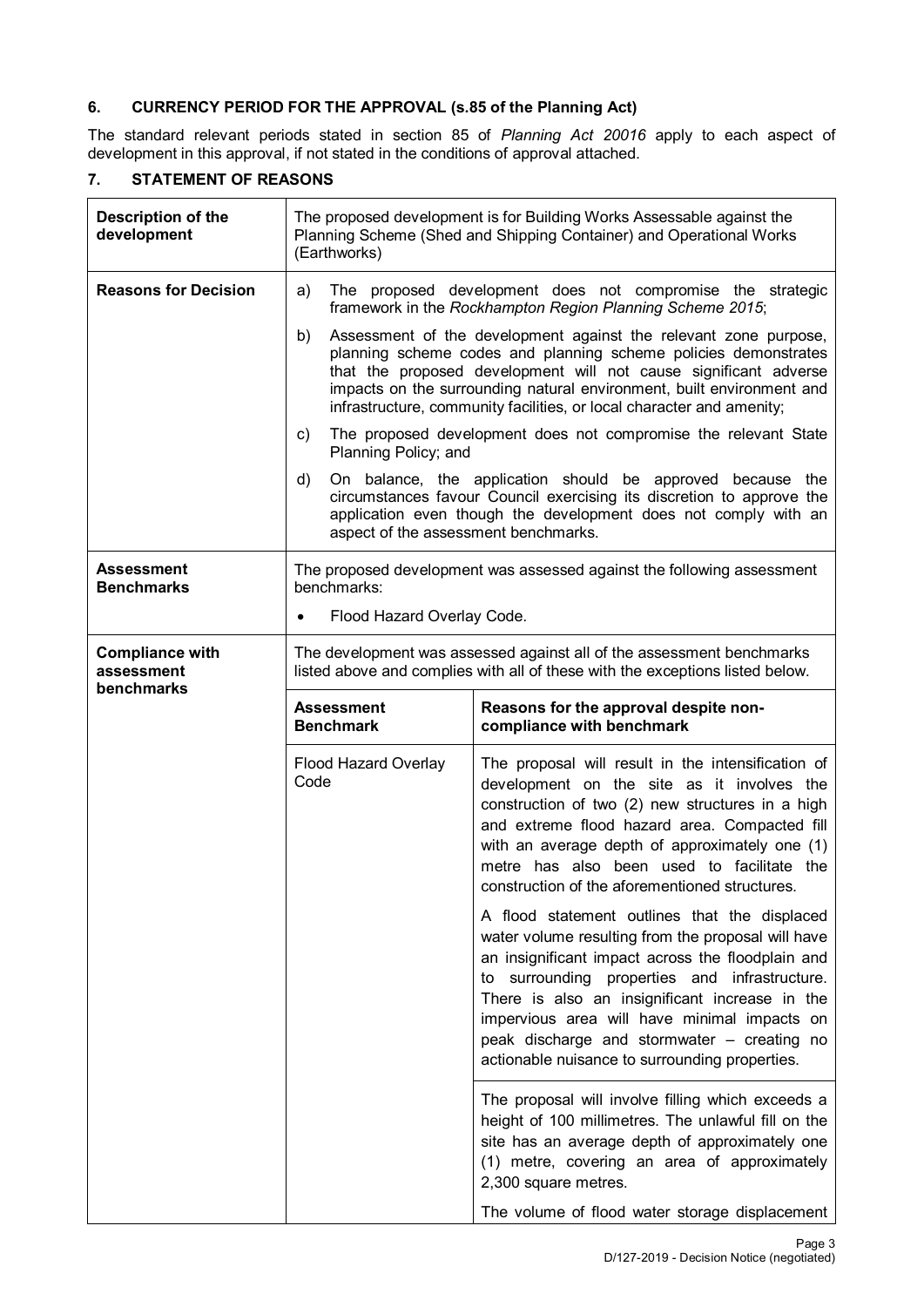| due to this fill would be approximately 2,300 cubic<br>metres, with the displaced water volume adding<br>approximately 20mm to the inundation height.<br>Applying this across the entire floodplain is<br>considered insignificant and is not anticipated to |
|--------------------------------------------------------------------------------------------------------------------------------------------------------------------------------------------------------------------------------------------------------------|
| worsen flood flows external to the site.                                                                                                                                                                                                                     |

#### **8. APPEAL RIGHTS**

The rights of an applicant to appeal to a tribunal or the Planning and Environment Court against a decision about a development application are set out in chapter 6, part 1 of the *Planning Act 2016*. For particular applications, there may also be a right to make an application for a declaration by a tribunal (see chapter 6, part 2 of the *Planning Act 2016).*

#### *Appeal by an applicant*

An applicant for a development application may appeal to the Planning and Environment Court against the following:

- the refusal of all or part of the development application
- a provision of the development approval
- the decision to give a preliminary approval when a development permit was applied for
- a deemed refusal of the development application.

An applicant may also have a right to appeal to the Development tribunal. For more information, see schedule 1 of the *Planning Act 2016*.

The timeframes for starting an appeal in the Planning and Environment Court are set out in section 229 of the *Planning Act 2016*.

**Attachment 2** is an extract from the *Planning Act 2016* that sets down the applicant's appeal rights and the appeal rights of a submitter.

#### **9. WHEN THE DEVELOPMENT APPROVAL TAKES EFFECT**

This development approval takes effect:

From the time the decision notice is given – if there is no submitter and the applicant does not appeal the decision to the court.

Or

When the submitter's appeal period ends – if there is a submitter and the applicant does not appeal the decision to the court.

Or

Subject to the decision of the court, when the appeal is finally decided  $-$  if an appeal is made to the court.

#### **10. ASSESSMENT MANAGER**

| Name: | Tarnya Fitzgibbon<br><b>COORDINATOR</b> | Signature: | Date: | June 2020 |
|-------|-----------------------------------------|------------|-------|-----------|
|       | <b>DEVELOPMENT ASSESSMENT</b>           |            |       |           |

C/C Department of State Development, Manufacturing, Infrastructure and Planning - [RockhamptonSARA@dsdmip.qld.gov.au](mailto:RockhamptonSARA@dsdmip.qld.gov.au)

#### **Attachment 1 – Conditions of the approval**

*Part 1* **–** *Conditions imposed by the assessment manager [Note: where a condition is imposed about infrastructure under Chapter 4 of the Planning Act 2016, the relevant provision of the Act under which this condition was imposed must be specified.]*

#### *Part 2 – Conditions required by the referral agency response*

#### **Attachment 2—Extract on appeal rights**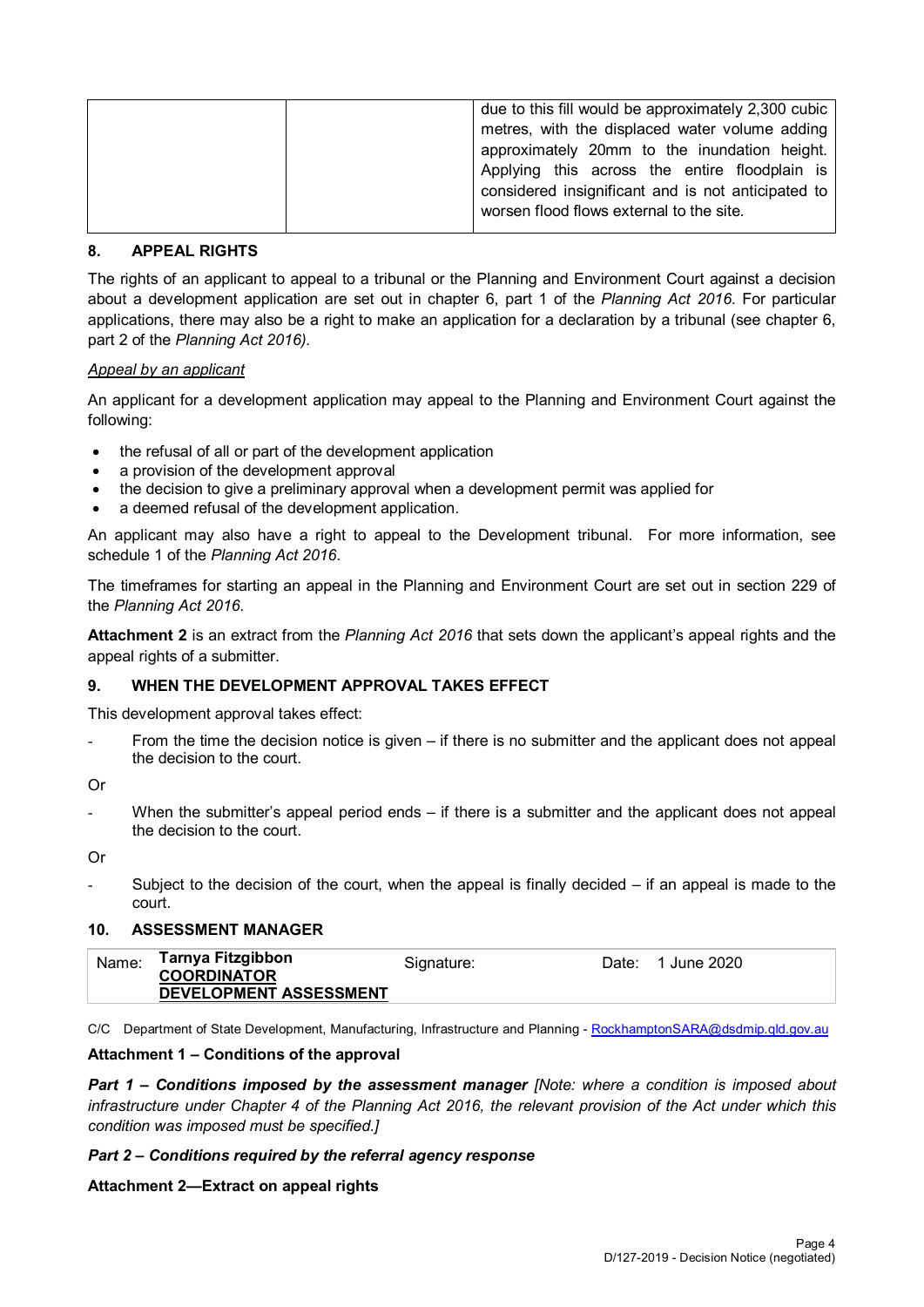

# **Attachment 1 – Part 1 Rockhampton Regional Council Conditions**

*Planning Act 2016*

# **BUILDING WORK CONDITIONS**

# 1.0 ADMINISTRATION

- 1.1 The Developer and their employee, agent, contractor or invitee is responsible for ensuring compliance with the conditions of this development approval.
- 1.2 Where these Conditions refer to "Council" in relation to requiring Council to approve or to be satisfied as to any matter, or conferring on the Council a function, power or discretion, that role may be fulfilled in whole or in part by a delegate appointed for that purpose by the Council.
- 1.3 All conditions, works, or requirements of this development approval relating to the existing non-compliant shed and shipping container must be undertaken and completed by obtaining the Development Permits:
	- 1.3.1 to Council's satisfaction;
	- 1.3.2 at no cost to Council; and
	- 1.3.3 by lodging the applications within three (3) months of the date of this development approval, and completion of the works within six (6) months from date of the approval of those works,

unless otherwise stated.

# 2.0 APPROVED PLANS AND DOCUMENTS

2.1 The approved development must be completed and maintained generally in accordance with the approved plans and documents, except where amended by any condition of this development approval:

| Drawing/report<br>title                                     | Prepared by                              | Date             | Reference<br>number | Rev |
|-------------------------------------------------------------|------------------------------------------|------------------|---------------------|-----|
| <b>Shed Drawing</b><br>Slab                                 |                                          | June 2018        |                     |     |
| <b>Shed Drawing</b><br><b>Steelwork</b>                     | $\overline{\phantom{0}}$                 | June 2018        | -                   |     |
| Site Layout and<br><b>Typical Detail</b>                    | <b>McMurtrie Consulting</b><br>Engineers | 19 December 2019 | 0431920-0001        | А   |
| 218 Six Mile<br>Road, Pink Lily -<br><b>Flood Statement</b> | <b>McMurtrie Consulting</b><br>Engineers | 19 December 2019 | $043 - 19 - 20$     |     |

2.2 Where there is any conflict between the conditions of this development approval and the details shown on the approved plans and documents, the conditions of this development approval must prevail.

# 3.0 STORMWATER WORKS

3.1 All stormwater must drain to a demonstrated lawful point of discharge and must not adversely affect surrounding land or infrastructure in comparison to the pre-development conditions, including but not limited to blocking, altering or diverting existing stormwater runoff patterns or having the potential to cause damage to other infrastructure.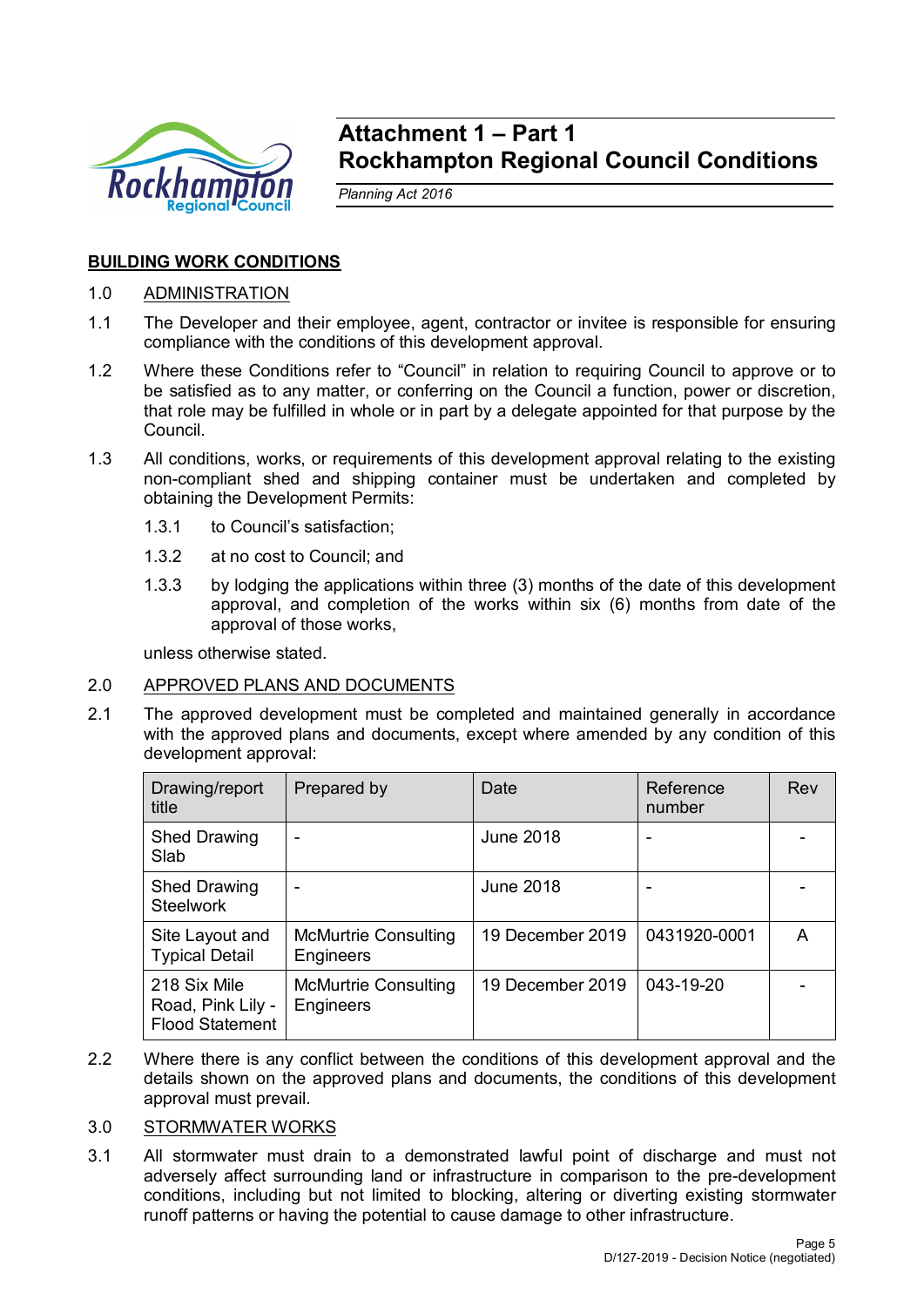# 4.0 ROOF AND ALLOTMENT DRAINAGE WORKS

4.1 All roof and allotment runoff from the development must be directed to a lawful point of discharge and must not restrict, impair or change the natural flow of runoff water or cause a nuisance to surrounding land or infrastructure.

# 5.0 SITE WORKS

5.1 Site works must be constructed such that they do not, at any time, in any way restrict, impair or change the natural flow of runoff water, or cause a nuisance or worsening to surrounding land or infrastructure.

# 6.0 BUILDING WORKS

6.1 A Development Permit for Building Works must be obtained for the proposed structures on the development site.

## 7.0 ENVIRONMENTAL HEALTH

- 7.1 Noise emitted from the activity must not cause an environmental nuisance.
- 7.2 Operations on the site must have no significant impact on the amenity of adjoining premises or the surrounding area due to the emission of light, noise or dust.

# 8.0 ELECTRICITY

8.1 Electricity services must be provided to the development in accordance with the standards and requirements of the relevant service provider.

#### 9.0 ASSET MANAGEMENT

9.1 Any damage to existing stormwater, water supply and sewerage infrastructure, kerb and channel, pathway or roadway (including removal of concrete slurry from public land and Council infrastructure), that occurs while any works are being carried out in association with this development approval must be repaired at full cost to the developer. This includes the reinstatement of any existing traffic signs or pavement markings that may have been removed or damaged.

## ADVISORY NOTES

#### NOTE 1. Aboriginal Cultural Heritage

It is advised that under section 23 of the *Aboriginal Cultural Heritage Act 2003*, a person who carries out an activity must take all reasonable and practicable measures to ensure the activity does not harm Aboriginal cultural heritage (the "cultural heritage duty of care"). Maximum penalties for breaching the duty of care are listed in the Aboriginal cultural heritage legislation. The information on Aboriginal cultural heritage is available on the Department of Aboriginal and Torres Strait Islander and Partnerships website [www.datsip.qld.gov.au.](http://www.datsip.qld.gov.au/)

NOTE 2. General Environmental Duty

General environmental duty under the *Environmental Protection Act 1994* prohibits unlawful environmental nuisance caused by noise, aerosols, particles, dust, ash, fumes, light, odour or smoke beyond the boundaries of the development site during all stages of the development including earthworks, construction and operation.

# **OPERATIONAL WORKS CONDITIONS**

#### 10.0 ADMINISTRATION

10.1 The approved use and development must be completed and maintained generally in accordance with the approved drawings and documents, except where amended by the conditions of this Decision Notice.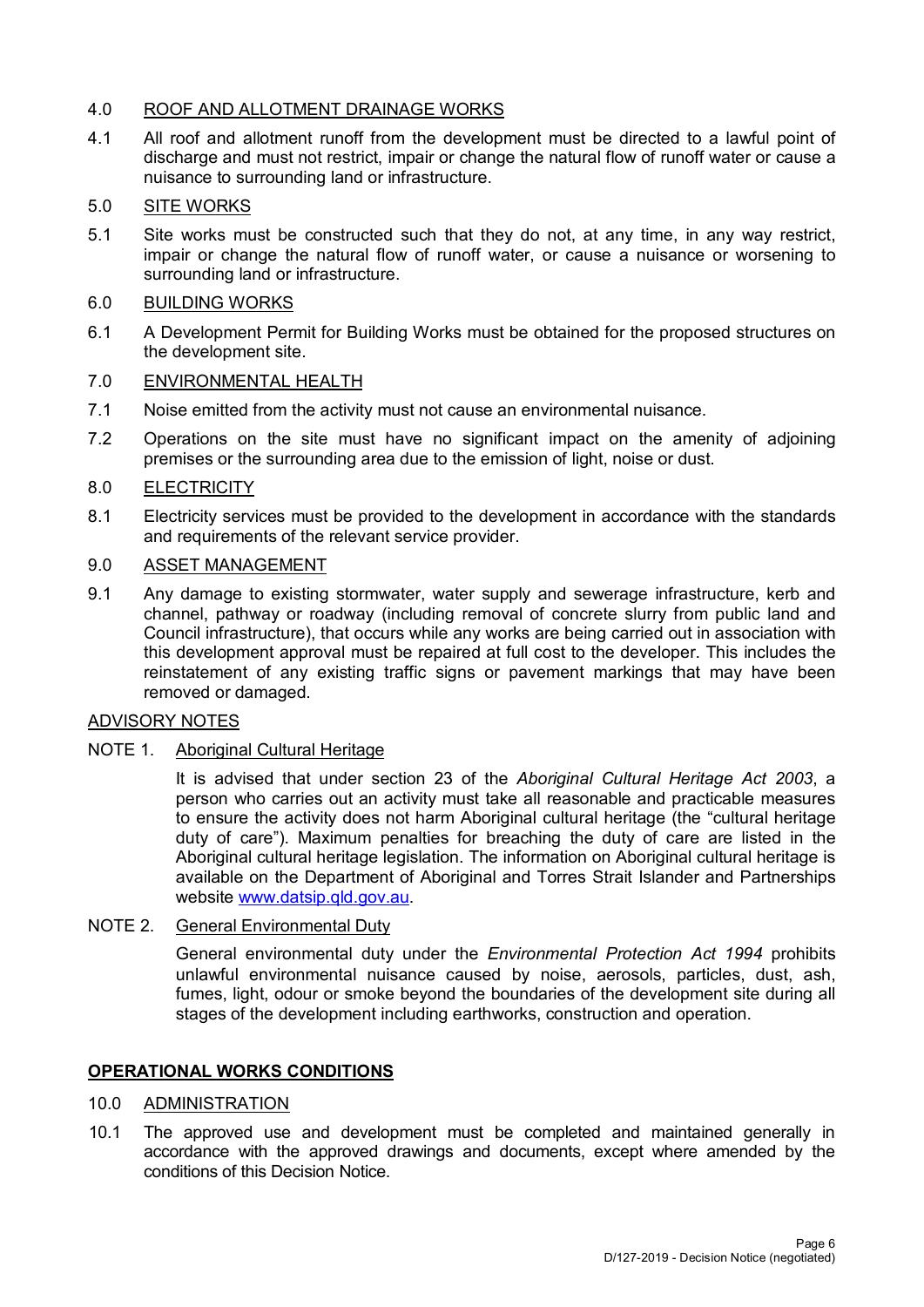| Drawing/report<br>title                                     | Prepared by                                     | Date             | Reference<br>number | Rev |
|-------------------------------------------------------------|-------------------------------------------------|------------------|---------------------|-----|
| <b>Shed Drawing</b><br>Slab                                 |                                                 | <b>June 2018</b> | -                   |     |
| <b>Shed Drawing</b><br><b>Steelwork</b>                     | -                                               | <b>June 2018</b> | -                   |     |
| Site Layout and<br><b>Typical Detail</b>                    | <b>McMurtrie Consulting</b><br><b>Engineers</b> | 19 December 2019 | 0431920-0001        | А   |
| 218 Six Mile<br>Road, Pink Lily -<br><b>Flood Statement</b> | <b>McMurtrie Consulting</b><br>Engineers        | 19 December 2019 | 043-19-20           |     |

- 10.2 A set of the above approved plans are returned to you as the Applicant. The Applicant is to supply one (1) approved set to the contractor to be retained on site at all times during construction.
- 10.3 Where there is any conflict between the conditions of the Decision Notice and the details shown on the approved plans and documents, the conditions of this Decision Notice must prevail.
- 10.4 If after the issue of this Decision Notice, any errors, omissions or insufficient details are noted on the approved plans, such deficiencies must be corrected prior to construction, or if noted during construction, approval obtained from Council's Engineer to correct any error or omission, Council reserves the right to withhold approval of construction until such remedies are complete.
- 10.5 Council reserves the right for uninterrupted access to the site at all times, starting with the Pre-Start Meeting to the completion of the work or issuance of the Compliance Letter.
- 10.6 All Construction works and other associated activities are permitted only between 0630 hours and 1800 hours Monday to Saturday. No work is permitted on Sundays or public holidays. All requirements of the *Environmental Protection Act* and *Environmental Protection Regulations* must be observed at all times.
- 10.7 The developer/contractor must be present for the final inspection at the completion of works.
- 10.8 Any proposed changes to the approved stamped plans during the works will be generally considered minor amendments and require Council's approval. The stamped amended plans and a covering letter will be forwarded to the applicant *(CMDG – CP1.11)*.

# 11.0 INSPECTION REQUIREMENTS

11.1 Joint inspections with any of the Site Superintendent / Consulting Engineer / Contractor and Rockhampton Regional Council Works Inspector / Engineer are required. A minimum of twenty four (24) hours' notice is required. Council's minimum inspection programme is as follows, however this does not preclude the requirement for further inspections if deemed appropriate by Council Engineers.

# Site Works

earthworks C213/visual pre-start/completion

Defects / Maintenance Liability on / off defects visual completion of works

- 12.0 EROSION AND SEDIMENTATION CONTROL
- 12.1 The developer/contractor will ensure that erosion and sedimentation controls are implemented, monitored, and maintained at all times in accordance with the *CMDG*, and the approved plan/s until all approved construction on the site has been completed. If the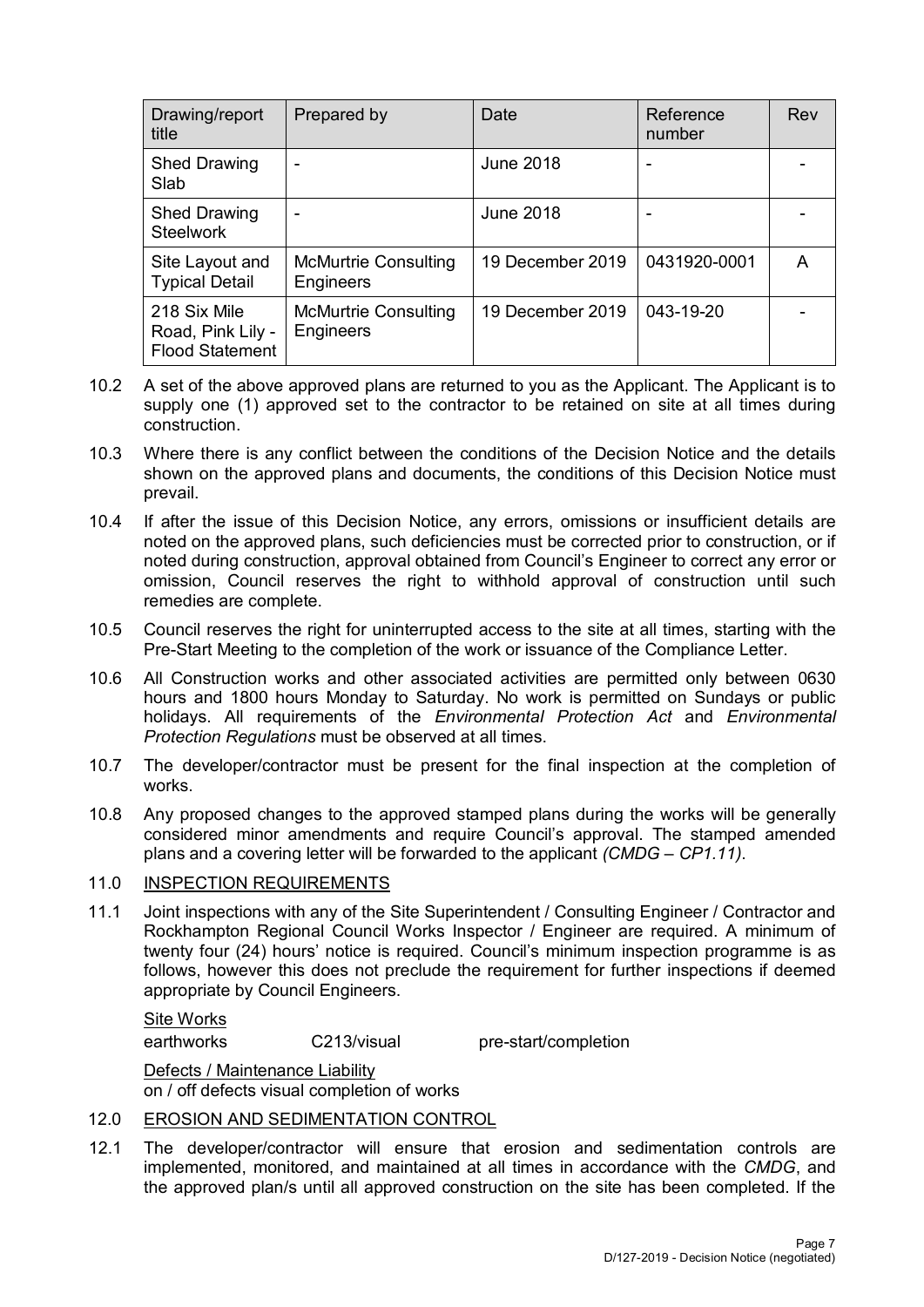development is staged all erosion sediment controls are to be monitored and maintained until the completion of the development.

- 12.2 All stormwater runoff from the site during and after the site works is completed, is to comply with the *SPP. Appendix 2*, *Table A and B*, to avoid or minimise adverse impacts on stormwater quality.
- 12.3 If required, the erosion and sedimentation controls measures are to be amended/upgraded by the developer/contractor as directed by the Council's Engineer, within an agreed timeframe.
- 13.0 SITEWORKS
- 13.1 Site works must be constructed such that they do not, at any time, in any way restrict, impair or change the natural flow of runoff water, or cause a nuisance or worsening to adjoining properties or infrastructure.
- 13.2 All earthworks must be undertaken in accordance with *AS3798 "Guidelines on Earthworks for Commercial and Residential Developments"*.
- 13.3 All earthworks quality control and testing will be in accordance with *AS1289.5.1.1.*
- 13.4 A water truck is required onsite at all times to suppress dust while earthworks are being undertaken.
- 14.0 AS CONSTRUCTED REQUIREMENTS
- 14.1 Digital As Constructed plans in the prescribed digital formats must be submitted to Council and approved prior to the works being accepted for the On Defects/Liability Period. The As Constructed data will only be approved after the final site inspection has been passed by Council. Refer to Council's website [http://www.rockhamptonregion.qld.gov.au/PlanningBuilding/Development-](http://www.rockhamptonregion.qld.gov.au/PlanningBuilding/Development-Applications/Lodging-a-Development-Application/As-Constructed-Submissions)[Applications/Lodging-a-Development-Application/As-Constructed-Submissions](http://www.rockhamptonregion.qld.gov.au/PlanningBuilding/Development-Applications/Lodging-a-Development-Application/As-Constructed-Submissions) as to how to submit the data and then email to [enquiries@rrc.qld.gov.au](mailto:enquiries@rrc.qld.gov.au) with a cover note detailing the Development Application No., legal description of the land, address, estate/subdivision name and stage, consultants name and contact details.
- 14.2 Any works that involve the alteration of ground surface levels (cut/fill) require spot heights and any digital elevation models and/or line work in digital AutoCAD format over the affected lots/site (refer As Constructed Data Guidelines – 5.6).

Compliance/Certifications *(CMDG – CP1.21)*

- 14.3 By submitting the As Constructed information to Council, the Consultant grants Council a royalty-free, perpetual, non-exclusive, non-cancellable, non-transferable licence to:
	- 14.3.1 use, reproduce, adapt, modify, commercially exploit and communicate the Intellectual Property (including by development and distribution of a Derivative Product); and
	- 14.3.2 sublicense Council's right to use, reproduce, adapt, modify, commercially exploit and communicate the Intellectual Property, subject to the terms of this Licence.

Note: Interpretation of the above intellectual property condition will be subject to the following definitions:

"Intellectual Property" in relation to the As Constructed information, includes all copyright, and all right in relation to registered and unregistered trademarks (including service marks), registered designs and confidential information (including trade secrets and know-how), and all other right resulting from intellectual activity in the industrial, scientific, literary or artistic fields; and

"Derivative Product" means a distinct product in which the Intellectual Property is altered, abridged or supplemented, and/or which incorporates additional functionality.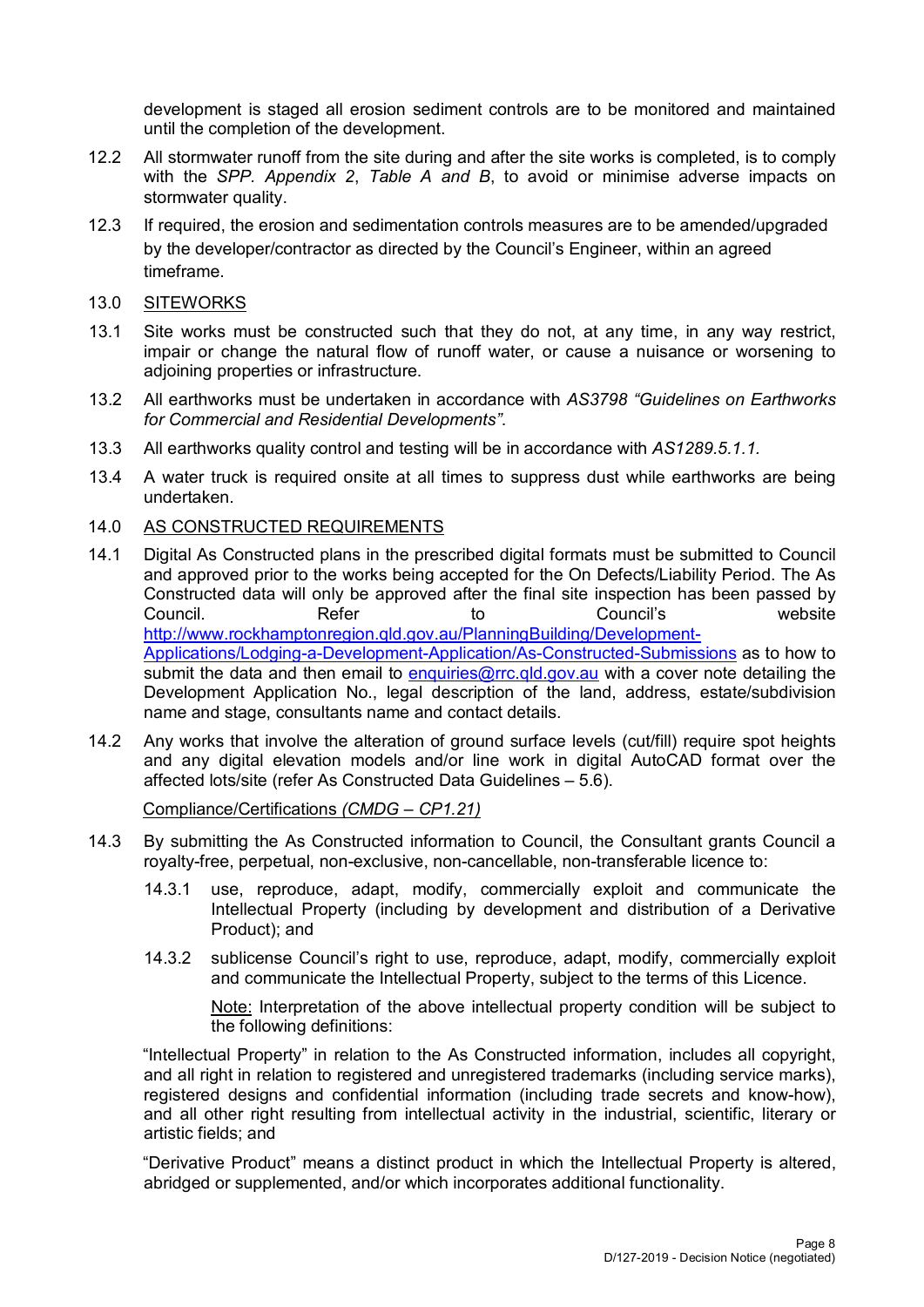# 15.0 DOCUMENTATION

15.1 All engineering drawings for operational works must be signed and certified by a Registered Professional Engineer Queensland as being in accordance with all relevant Australian Standards, statutory requirements and sound engineering principles. The works must be supervised on the Applicant's behalf by a suitably qualified Registered Professional Engineer of Queensland. All designs, specifications and management plans must be certified, by a suitably qualified professional identifying the certifier's full name and accreditation/registration number, as complying with all relevant Codes and Standards.

For the purpose of this statement, a 'suitably qualified professional' is a person with a tertiary qualification and professional affiliation in the field of engineering or science relevant to the design, specifications and/or management plan and who has at least two years' experience in management in that field. Where the design, specifications and/or management plans involve different fields, a certification is required from a suitably qualified professional for each separate field.

15.2 An Engineer's Certificate of Construction and As Constructed Certification must be signed and submitted by a Registered Professional Engineer of Queensland verifying that all works have been carried out in accordance with Council approved drawings, approval conditions and specifications.

## ADVISORY NOTES

# NOTE 1. Aboriginal Cultural Heritage

It is advised that under section 23 of the *Aboriginal Cultural Heritage Act 2003*, a person who carries out an activity must take all reasonable and practicable measures to ensure the activity does not harm Aboriginal cultural heritage (the "cultural heritage duty of care"). Maximum penalties for breaching the duty of care are listed in the Aboriginal cultural heritage legislation. The information on Aboriginal cultural heritage is available on the Department of Aboriginal and Torres Strait Islander and Multicultural Affairs website [www.datsima.qld.gov.au](http://www.datsima.qld.gov.au/)

#### NOTE 2. Environmental Protection Act 1994

General Environmental Duty – Sec.319

A person must not carry out any activity that causes, or is likely to cause, environmental harm unless the person takes all reasonable and practicable measures to prevent or minimise the harm (the *general environmental duty*).

In deciding the measures required to be taken, regard must be had to, for example—

- (a) the nature of the harm or potential harm; and
- (b) the sensitivity of the receiving environment; and
- (c) the current state of technical knowledge for the activity; and
- (d) the likelihood of successful application of the different measures that might be taken; and
- (e) the financial implications of the different measures as they would relate to the type of activity.

# NOTE 3. General Safety Of Public During Construction

The *Work Health and Safety Act 2011* and *Manual of Uniform Traffic Control Devices* must be complied with in carrying out any construction works, and to ensure safe traffic control and safe public access in respect of works being constructed on a road.

#### NOTE 4. Water

In accordance with the *Water Supply (Safety and Reliability) Act 2008*, it is an offence to interfere with a service provider and Fitzroy River Water is the department responsible for water and sewerage services. Fitzroy River Water can provide cost estimates for any water and sewerage works if required.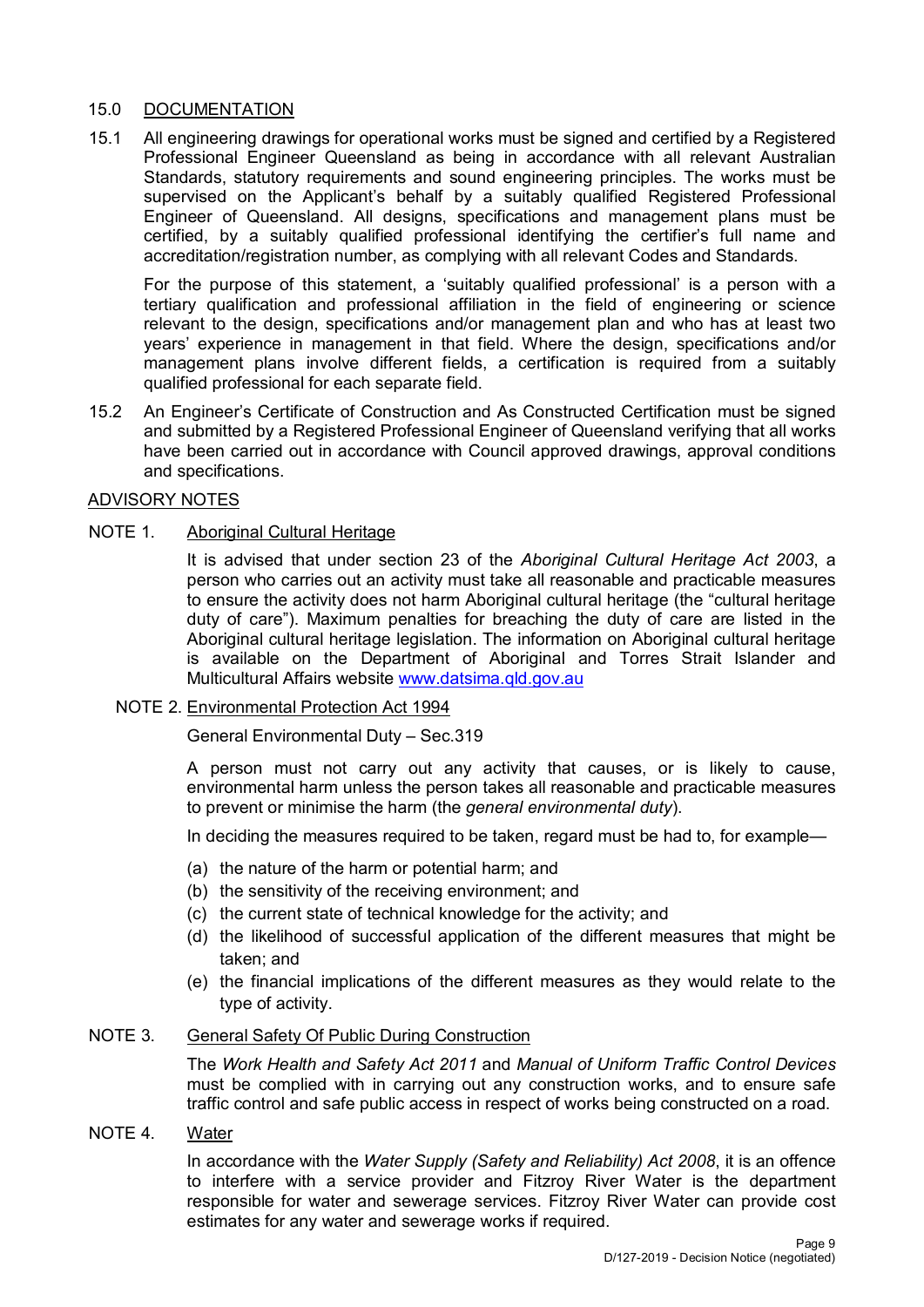- NOTE 5. The *CMDG Construction Specifications* must be used for the construction works.
- NOTE 6. This Development must comply with *Queensland Plumbing and Wastewater Code and Rockhampton Regional Council Sub-Metering Policy*.
- NOTE 7. Please contact Rockhampton Regional Council's Plumbing Compliance section to organise a Plumbing and Drainage permit for any alterations to the private plumbing pipework.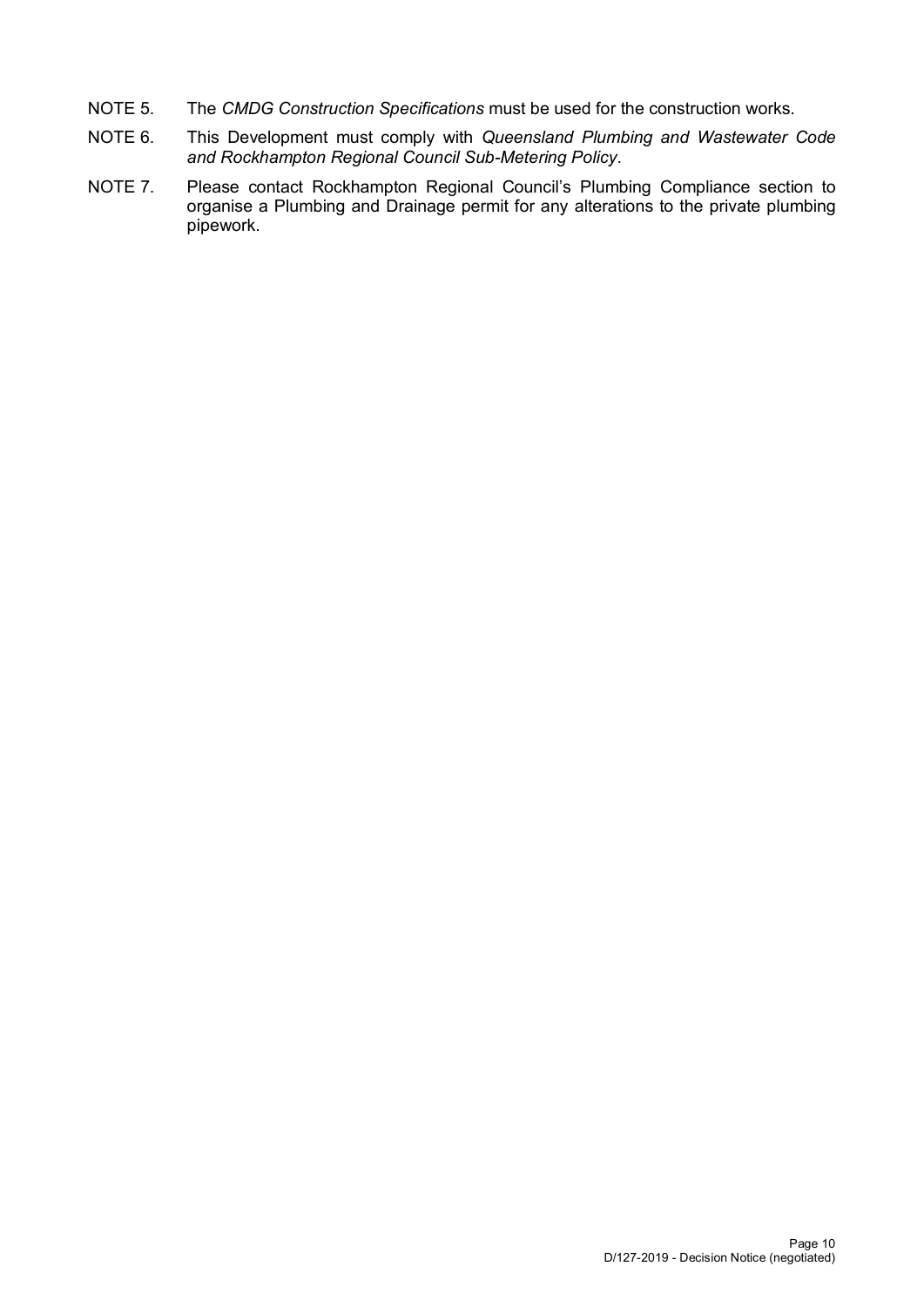

**Attachment 1 – Part 2 Referral Agency Conditions - Department of State Development, Manufacturing, Infrastructure and Planning**

*Planning Act 2016*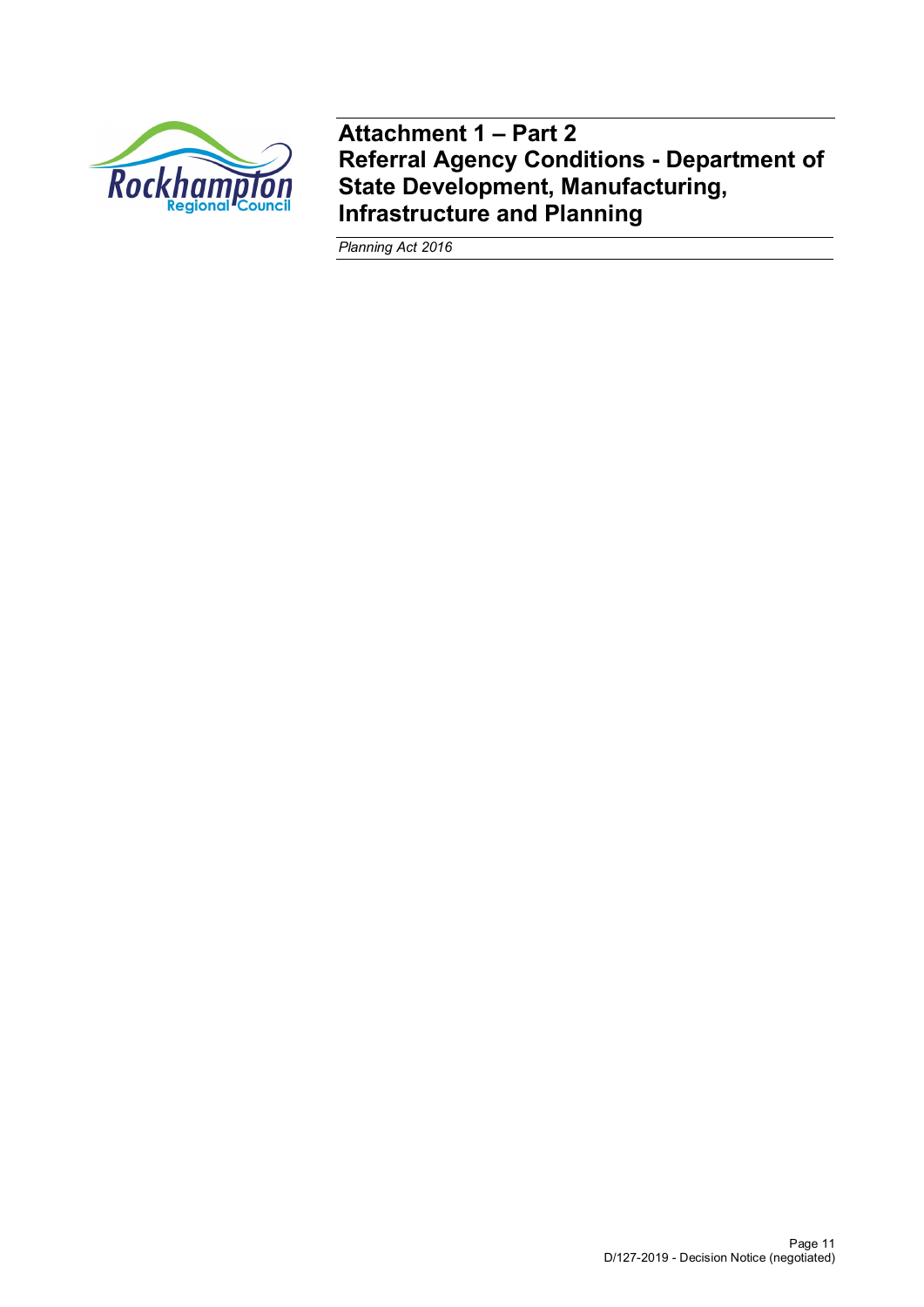

# **Attachment 2 - Appeal Rights**

*PLANNING ACT 2016*

The following is an extract from the *Planning Act 2016 (Chapter 6)*

#### *Appeal rights*

#### *229 Appeals to tribunal or P&E Court*

- (1) Schedule 1 states—
	- (a) matters that may be appealed to— (i)either a tribunal or the P&E Court; or (ii)only a tribunal; or
	- (iii)only the P&E Court; and
	- (b) the person—
		- (i)who may appeal a matter (the **appellant**); and
		- (ii)who is a respondent in an appeal of the matter; and (iii)who is a co-respondent in an appeal of the matter; and
		- (iv)who may elect to be a co-respondent in an appeal of the matter.
- (2) An appellant may start an appeal within the appeal period. (3) The **appeal period** is—
	- (a) for an appeal by a building advisory agency—10 business days after a decision notice for the decision is given to the agency or
	- (b) for an appeal against a deemed refusal—at any time after the deemed refusal happens; or
	- (c) for an appeal against a decision of the Minister, under chapter 7, part 4, to register premises or to renew the registration of premises—20 business days after a notice is published under section 269(3)(a) or (4); or
	- (d) for an appeal against an infrastructure charges notice—20 business days after the infrastructure charges notice is given to the person; or
	- (e) for an appeal about a deemed approval of a development application for which a decision notice has not been given—30 business days after the applicant gives the deemed approval notice to the assessment manager; or
	- (f) for any other appeal—20 business days after a notice of the decision for the matter, including an enforcement (4) In this section— **decision** includes notice, is given to the person.

#### Note—

See the P&E Court Act for the court's power to extend the appeal period.

- (4) Each respondent and co-respondent for an appeal may be heard in the appeal.
- (5) If an appeal is only about a referral agency's response, the assessment manager may apply to the tribunal or P&E Court to withdraw from the appeal.
- (6) To remove any doubt, it is declared that an appeal against an infrastructure charges notice must not be about—
	- (a) the adopted charge itself; or
	- (b) for a decision about an offset or refund—
		- (i) the establishment cost of trunk infrastructure identified in a LGIP; or

(ii) the cost of infrastructure decided using the method

included in the local government's charges resolution. **230 Notice of appeal**

- (1) An appellant starts an appeal by lodging, with the registrar
- of the tribunal or P&E Court, a notice of appeal that— (a) is in the approved form; and
	- (b) succinctly states the grounds of the appeal.
- (2) The notice of appeal must be accompanied by the required fee.
- (3) The appellant or, for an appeal to a tribunal, the registrar must, within the service period, give a copy of the notice of appeal to—
	- (a) the respondent for the appeal; and
	- (b) each co-respondent for the appeal; and
- (c) for an appeal about a development application under schedule 1, table 1, item 1—each principal submitter for the development application; and
- (d) for an appeal about a change application under schedule 1, table 1, item 2—each principal submitter for the change application; and
- (e) each person who may elect to become a corespondent for the appeal, other than an eligible submitter who is not a principal submitter in an appeal under paragraph (c) or (d); and
- (f) for an appeal to the P&E Court—the chief executive; and
- (g) for an appeal to a tribunal under another Act—any other person who the registrar considers appropriate.
- (4) The **service period** is—
	- (a) if a submitter or advice agency started the appeal in the P&E Court—2 business days after the appeal is started; or
	- (b) otherwise—10 business days after the appeal is started.
- (5) A notice of appeal given to a person who may elect to be a co-respondent must state the effect of subsection
- (6) A person elects to be a co-respondent by filing a notice of election, in the approved form, within 10 business days after the notice of appeal is given to the person*.*

#### **231 Other appeals**

- (1) Subject to this chapter, schedule 1 and the P&E Court Act, unless the Supreme Court decides a decision or other matter under this Act is affected by jurisdictional error, the decision or matter is non-appealable.
- (2) The Judicial Review Act 1991, part 5 applies to the decision or matter to the extent it is affected by jurisdictional error.
- (3) A person who, but for subsection (1) could have made an application under the Judicial Review Act 1991 in relation to the decision or matter, may apply under part 4 of that Act for a statement of reasons in relation to the decision or matter.
- - (a) conduct engaged in for the purpose of making a decision; and
	- (b) other conduct that relates to the making of a decision; and
	- (c) the making of a decision or the failure to make a decision; and
	- (d) a purported decision; and
	- (e) a deemed refusal.
- **non-appealable**, for a decision or matter, means the decision or matter—
	- (a) is final and conclusive; and
	- (b) may not be challenged, appealed against, reviewed, quashed, set aside or called into question in any other way under the Judicial Review Act 1991 or otherwise, whether by the Supreme Court, another court, a tribunal or another entity; and
	- (c) is not subject to any declaratory, injunctive or other order of the Supreme Court, another court, a tribunal or another entity on any ground.

#### **232 Rules of the P&E Court**

- (1) A person who is appealing to the P&E Court must comply with the rules of the court that apply to the appeal.
- (2) However, the P&E Court may hear and decide an appeal even if the person has not complied with rules of the P&E Court.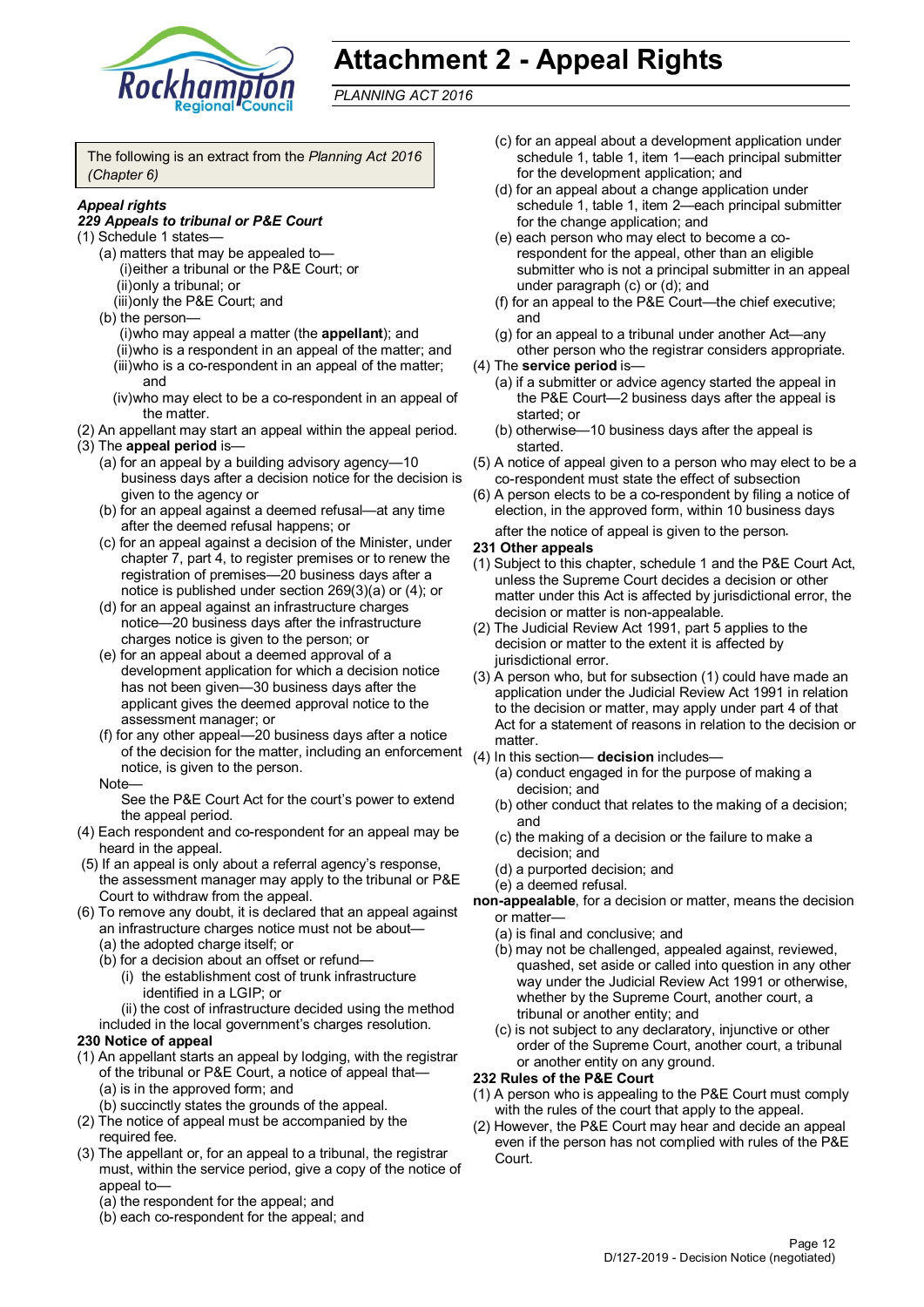

# **Appeal Rights**

*PLANNING ACT 2016*

# **Schedule 1**

#### **Appeals section 229 1 Appeal rights and parties to appeals**

- (1) Table 1 states the matters that may be appealed to—(a) the P&E court; or (b) a tribunal.
- (2) However, table 1 applies to a tribunal only if the matter involves—
	- (a) the refusal, or deemed refusal of a development application, for—
	- (i) a material change of use for a classified building; or
	- (ii) operational work associated with building work, a retaining wall, or a tennis court; or (b) a provision of a development approval for—
	- (i) a material change of use for a classified building; or
- (ii) operational work associated with building work, a retaining wall, or a tennis court; or
	- (c) if a development permit was applied for—the decision to give a preliminary approval for—
		- (i) a material change of use for a classified building; or
		- (ii) operational work associated with building work, a retaining wall, or a tennis court; or
	- (d) a development condition if—
		- (i) the development approval is only for a material change of use that involves the use of a building classified under the Building Code as a class 2 building; and
		- (ii) the building is, or is proposed to be, not more than 3 storeys; and
		- (iii) the proposed development is for not more than 60 sole-occupancy units; or
	- (e) a decision for, or a deemed refusal of, an extension application for a development approval that is only for a material change of use of a classified building; or
	- (f) a decision for, or a deemed refusal of, a change application for a development approval that is only for a material change of use of a classified building; or
	- (g) a matter under this Act, to the extent the matter relates to—
		- (i) the Building Act, other than a matter under that Act that may or must be decided by the Queensland Building and Construction Commission; or
		- (ii) the Plumbing and Drainage Act, part 4 or 5; or
	- (h) a decision to give an enforcement notice in relation to a matter under paragraphs (a) to (g); or
	- (i) a decision to give an infrastructure charges notice; or
	- (j) the refusal, or deemed refusal, of a conversion application; or
	- (k) a matter that, under another Act, may be appealed to the tribunal; or
	- (l) a matter prescribed by regulation.
- (3) Also, table 1 does not apply to a tribunal if the matter
- involves—
	- (a) for a matter in subsection (2)(a) to (d)—
		- (i) a development approval for which the development application required impact assessment; and
		- (ii) a development approval in relation to which the assessment manager received a properly made submission for the development application; or
	- (b) a provision of a development approval about the identification or inclusion, under a variation approval, of a matter for the development.
- (4) Table 2 states the matters that may be appealed only to the P&E Court.
- (5) Table 3 states the matters that may be appealed only to the tribunal.
- (6) In each table—
	- (a) column 1 states the appellant in the appeal; and
	- (b) column 2 states the respondent in the appeal; and
	- (c) column 3 states the co-respondent (if any) in the appeal; and
- (d) column 4 states the co-respondents by election (if any) in the appeal.
- (7) If the chief executive receives a notice of appeal under section 230(3)(f), the chief executive may elect to be a corespondent in the appeal.

# **Table 1**

# **Appeals to the P&E Court and, for certain matters, to a tribunal**

1. Development applications

An appeal may be made against—

(a) the refusal of all or part of the development application; or

(b) the deemed refusal of the development application; or

(c) a provision of the development approval; or

(d) if a development permit was applied for—the decision to give a preliminary approval.

| Column 1      | Column 2                  | Column 3                                                                                             | Column 4                                                                                                                                     |
|---------------|---------------------------|------------------------------------------------------------------------------------------------------|----------------------------------------------------------------------------------------------------------------------------------------------|
| Appellant     | Respondent                | Co-respondent                                                                                        | Co-respondent by election                                                                                                                    |
|               |                           | (if any)                                                                                             | $($ if any $)$                                                                                                                               |
| The applicant | The assessment<br>manager | If the appeal is about<br>a concurrence<br>agency's referral<br>response---the<br>concurrence agency | 1 A concurrence agency that is<br>not a co-respondent<br>2 If a chosen Assessment<br>manager is the respondent-<br>the prescribed assessment |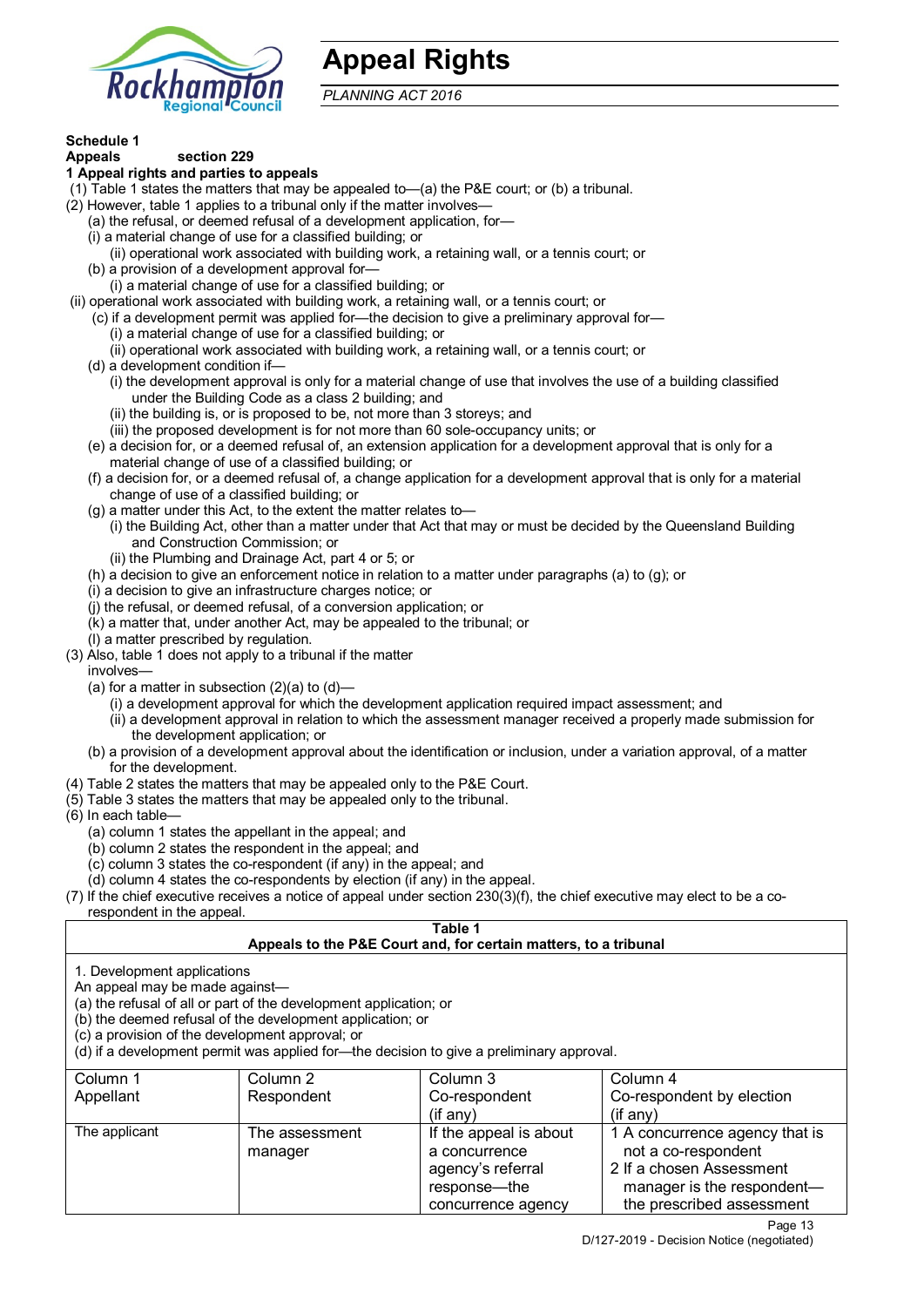| Table 1<br>Appeals to the P&E Court and, for certain matters, to a tribunal                                                                                                                                                                                                                                                                                                                                                                                                                                                                                                                                                                                                                                                                                                                                                                                                               |                                   |                                                                 |                                                                                                                                                                                                                                                                                                                                                 |
|-------------------------------------------------------------------------------------------------------------------------------------------------------------------------------------------------------------------------------------------------------------------------------------------------------------------------------------------------------------------------------------------------------------------------------------------------------------------------------------------------------------------------------------------------------------------------------------------------------------------------------------------------------------------------------------------------------------------------------------------------------------------------------------------------------------------------------------------------------------------------------------------|-----------------------------------|-----------------------------------------------------------------|-------------------------------------------------------------------------------------------------------------------------------------------------------------------------------------------------------------------------------------------------------------------------------------------------------------------------------------------------|
|                                                                                                                                                                                                                                                                                                                                                                                                                                                                                                                                                                                                                                                                                                                                                                                                                                                                                           |                                   |                                                                 | manager<br>3 Any eligible advice agency for<br>the application<br>4 Any eligible submitter for the<br>application                                                                                                                                                                                                                               |
| 2. Change applications<br>An appeal may be made against-<br>(b) a deemed refusal of a change application.                                                                                                                                                                                                                                                                                                                                                                                                                                                                                                                                                                                                                                                                                                                                                                                 |                                   |                                                                 | (a) a responsible entity's decision for a change application, other than a decision made by the P&E court; or                                                                                                                                                                                                                                   |
| Column 1<br>Appellant                                                                                                                                                                                                                                                                                                                                                                                                                                                                                                                                                                                                                                                                                                                                                                                                                                                                     | Column <sub>2</sub><br>Respondent | Column 3<br>Co-respondent<br>(if any)                           | Column 4<br>Co-respondent by election<br>(if any)                                                                                                                                                                                                                                                                                               |
| 1 The applicant<br>2 If the responsible<br>entity is the<br>assessment<br>manager-an<br>affected entity that<br>gave a pre-request<br>notice or response<br>notice                                                                                                                                                                                                                                                                                                                                                                                                                                                                                                                                                                                                                                                                                                                        | The responsible<br>entity         | If an affected entity<br>starts the appeal-the<br>applicant     | 1 A concurrence agency for the<br>development application<br>2 If a chosen assessment<br>manager is the respondent-<br>the prescribed assessment<br>manager<br>3 A private certifier for the<br>development application<br>4 Any eligible advice agency for<br>the change application<br>5 Any eligible submitter for the<br>change application |
| 3. Extension applications<br>An appeal may be made against-<br>(a) the assessment manager's decision about an extension application; or<br>(b) a deemed refusal of an extension application.                                                                                                                                                                                                                                                                                                                                                                                                                                                                                                                                                                                                                                                                                              |                                   |                                                                 |                                                                                                                                                                                                                                                                                                                                                 |
| Column 1<br>Appellant                                                                                                                                                                                                                                                                                                                                                                                                                                                                                                                                                                                                                                                                                                                                                                                                                                                                     | Column <sub>2</sub><br>Respondent | Column 3<br>Co-respondent<br>(if any)                           | Column 4<br>Co-respondent by election<br>(if any)                                                                                                                                                                                                                                                                                               |
| 1 The applicant<br>1<br>2 For a matter other<br>than a deemed<br>refusal of an<br>extension<br>application $-$ a<br>concurrence<br>agency, other than<br>the chief executive,<br>for the application                                                                                                                                                                                                                                                                                                                                                                                                                                                                                                                                                                                                                                                                                      | The assessment<br>manager         | If a concurrence<br>agency starts the<br>appeal - the applicant | If a chosen assessment<br>manager is the respondent - the<br>prescribed assessment manager                                                                                                                                                                                                                                                      |
| 4. Infrastructure charges notices<br>An appeal may be made against an infrastructure charges notice on 1 or more of the following grounds<br>a) The notice involved an error relating to -<br>(i) The application of the relevant adopted charge; or<br>Examples of errors in applying an adopted charge -<br>The incorrect application of gross floor area for a non-residential development<br>Applying an incorrect 'use category', under a regulation, to the development<br>The working out of extra demands, for section 120; or<br>(i)<br>An offset or refund; or<br>(ii)<br>b) The was no decision about an offset or refund; or<br>c) If the infrastructure charges notice states a refund will be given – the timing for giving the refund; or<br>d) The amount of the charge is so unreasonable that no reasonable relevant local government could have<br>imposed the amount. |                                   |                                                                 |                                                                                                                                                                                                                                                                                                                                                 |
| Column 1<br>Appellant                                                                                                                                                                                                                                                                                                                                                                                                                                                                                                                                                                                                                                                                                                                                                                                                                                                                     | Column 2<br>Respondent            | Column 3<br>Co-respondent<br>(if any)                           | Column 4<br>Co-respondent by election<br>(if any)                                                                                                                                                                                                                                                                                               |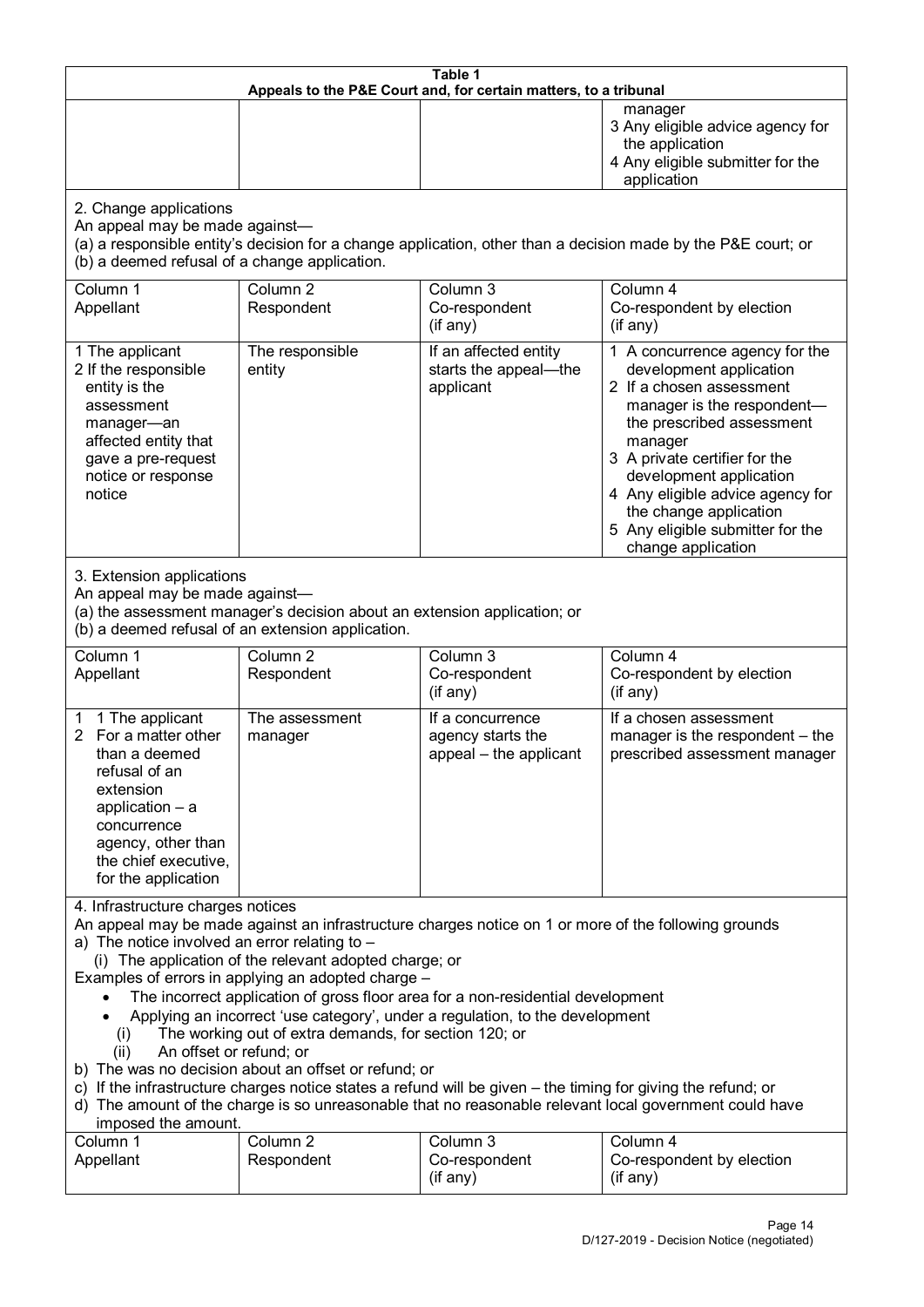| Table 1<br>Appeals to the P&E Court and, for certain matters, to a tribunal                                                                                                                                                                                                                                                                     |                                                                           |                                           |                                                                                                                                                              |  |
|-------------------------------------------------------------------------------------------------------------------------------------------------------------------------------------------------------------------------------------------------------------------------------------------------------------------------------------------------|---------------------------------------------------------------------------|-------------------------------------------|--------------------------------------------------------------------------------------------------------------------------------------------------------------|--|
| The person given the                                                                                                                                                                                                                                                                                                                            | The local government                                                      |                                           |                                                                                                                                                              |  |
| Infrastructure charges                                                                                                                                                                                                                                                                                                                          | that gave the                                                             |                                           |                                                                                                                                                              |  |
| notice                                                                                                                                                                                                                                                                                                                                          | infrastructure charges                                                    |                                           |                                                                                                                                                              |  |
|                                                                                                                                                                                                                                                                                                                                                 | notice                                                                    |                                           |                                                                                                                                                              |  |
| 5. Conversion applications<br>An appeal may be made against-                                                                                                                                                                                                                                                                                    |                                                                           |                                           |                                                                                                                                                              |  |
| (a) the refusal of a conversion application; or                                                                                                                                                                                                                                                                                                 | (b) a deemed refusal of a conversion application.                         |                                           |                                                                                                                                                              |  |
| Column 1                                                                                                                                                                                                                                                                                                                                        | Column <sub>2</sub>                                                       | Column 3                                  | Column 4                                                                                                                                                     |  |
| Appellant                                                                                                                                                                                                                                                                                                                                       | Respondent                                                                | Co-respondent<br>(if any)                 | Co-respondent by election<br>(if any)                                                                                                                        |  |
| The applicant                                                                                                                                                                                                                                                                                                                                   | The local government<br>to which the conversion                           |                                           |                                                                                                                                                              |  |
| 6. Enforcement notices                                                                                                                                                                                                                                                                                                                          | application was made                                                      |                                           |                                                                                                                                                              |  |
|                                                                                                                                                                                                                                                                                                                                                 | An appeal may be made against the decision to give an enforcement notice. |                                           |                                                                                                                                                              |  |
| Column 1                                                                                                                                                                                                                                                                                                                                        | Column <sub>2</sub>                                                       | Column 3                                  | Column 4                                                                                                                                                     |  |
| Appellant                                                                                                                                                                                                                                                                                                                                       | Respondent                                                                | Co-respondent                             | Co-respondent by election                                                                                                                                    |  |
|                                                                                                                                                                                                                                                                                                                                                 |                                                                           | (if any)                                  | (if any)                                                                                                                                                     |  |
| The person given the<br>enforcement notice                                                                                                                                                                                                                                                                                                      | The enforcement<br>authority                                              |                                           | If the enforcement authority is<br>not the local government for<br>the premises in relation to which<br>the offence is alleged to have<br>happened-the local |  |
|                                                                                                                                                                                                                                                                                                                                                 |                                                                           |                                           | government                                                                                                                                                   |  |
| Table 2<br>Appeals to the P&E Court only                                                                                                                                                                                                                                                                                                        |                                                                           |                                           |                                                                                                                                                              |  |
| 1. Appeals from tribunal<br>An appeal may be made against a decision of a tribunal, other than a decision under<br>section 252, on the ground of-<br>(a) an error or mistake in law on the part of the tribunal; or<br>(b) jurisdictional error.                                                                                                |                                                                           |                                           |                                                                                                                                                              |  |
| Column 1                                                                                                                                                                                                                                                                                                                                        | Column <sub>2</sub>                                                       | Column 3                                  | Column 4                                                                                                                                                     |  |
| Appellant                                                                                                                                                                                                                                                                                                                                       | Respondent                                                                | Co-respondent<br>(if any)                 | Co-respondent by election<br>$($ if any $)$                                                                                                                  |  |
| A party to the<br>proceedings for the<br>decision                                                                                                                                                                                                                                                                                               | The other party to the<br>proceedings for the<br>decision                 |                                           |                                                                                                                                                              |  |
| 2. Eligible submitter appeals<br>An appeal may be made against the decision to give a development approval, or an approval for a change<br>application, to the extent that the decision relates to-<br>(a) any part of the development application for the development approval that required impact assessment; or<br>(b) a variation request. |                                                                           |                                           |                                                                                                                                                              |  |
| Column 1                                                                                                                                                                                                                                                                                                                                        | Column <sub>2</sub>                                                       | Column 3                                  | Column 4                                                                                                                                                     |  |
| Appellant                                                                                                                                                                                                                                                                                                                                       | Respondent                                                                | Co-respondent<br>(if any)                 | Co-respondent by election<br>(if any)                                                                                                                        |  |
| 1 For a development                                                                                                                                                                                                                                                                                                                             | 1 For a development                                                       | 1 The applicant                           | Another eligible                                                                                                                                             |  |
| application-an<br>eligible submitter for                                                                                                                                                                                                                                                                                                        | application-the<br>assessment                                             | 2 If the appeal is about<br>a concurrence | submitter for the<br>application                                                                                                                             |  |
| the development                                                                                                                                                                                                                                                                                                                                 | manager                                                                   | agency's referral                         |                                                                                                                                                              |  |
| application                                                                                                                                                                                                                                                                                                                                     | 2 For a change                                                            | response-the                              |                                                                                                                                                              |  |
| 2 For a change                                                                                                                                                                                                                                                                                                                                  | application-the                                                           | concurrence agency                        |                                                                                                                                                              |  |

application—an eligible submitter for responsible entity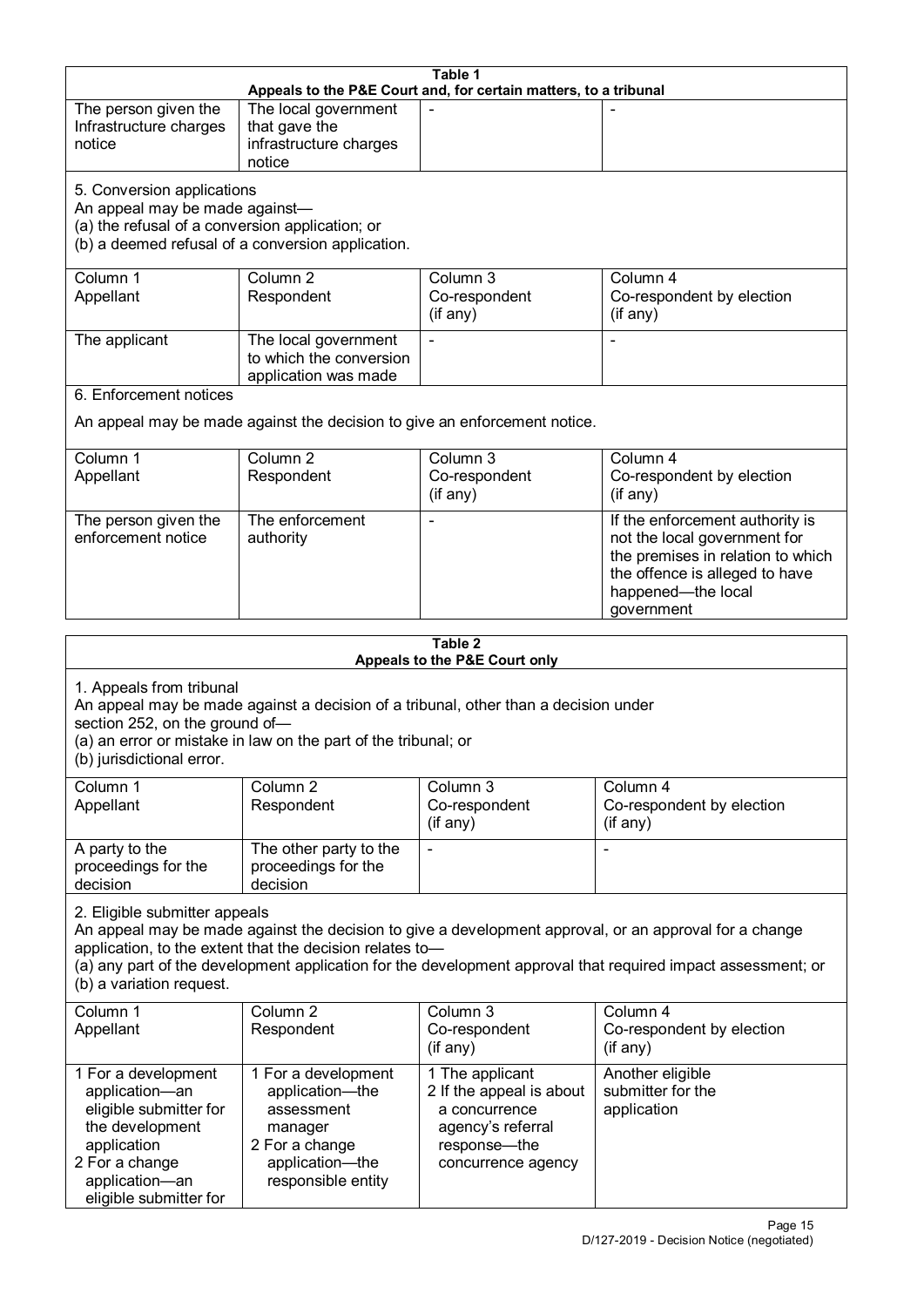| Table 2<br>Appeals to the P&E Court only                                                                                                                                                                                                                                                                                                                                                                           |                                                                                                                            |                                                                                                                           |                                                                                        |  |
|--------------------------------------------------------------------------------------------------------------------------------------------------------------------------------------------------------------------------------------------------------------------------------------------------------------------------------------------------------------------------------------------------------------------|----------------------------------------------------------------------------------------------------------------------------|---------------------------------------------------------------------------------------------------------------------------|----------------------------------------------------------------------------------------|--|
| the change<br>application                                                                                                                                                                                                                                                                                                                                                                                          |                                                                                                                            |                                                                                                                           |                                                                                        |  |
| 3. Eligible submitter and eligible advice agency appeals<br>An appeal may be made against a provision of a development approval, or failure to<br>include a provision in the development approval, to the extent the matter relates to-<br>(a) any part of the development application or the change application, for the development approval, that<br>required impact assessment; or<br>(b) a variation request. |                                                                                                                            |                                                                                                                           |                                                                                        |  |
| Column 1<br>Appellant                                                                                                                                                                                                                                                                                                                                                                                              | Column <sub>2</sub><br>Respondent                                                                                          | Column 3<br>Co-respondent<br>(if any)                                                                                     | Column 4<br>Co-respondent by election<br>(if any)                                      |  |
| 1 For a development<br>application-an<br>eligible submitter for<br>the development<br>application<br>2 For a change<br>application-an<br>eligible submitter for<br>the change<br>application<br>3 An eligible advice<br>agency for the<br>development<br>application or change<br>application                                                                                                                      | 1 For a development<br>application-the<br>assessment<br>manager<br>2 For a change<br>application-the<br>responsible entity | 1 The applicant<br>2 If the appeal is about<br>a concurrence<br>agency's referral<br>response---the<br>concurrence agency | Another eligible submitter for the<br>application                                      |  |
| 4. Compensation claims<br>An appeal may be made against-<br>(a) a decision under section 32 about a compensation claim; or<br>(b) a decision under section 265 about a claim for compensation; or<br>(c) a deemed refusal of a claim under paragraph (a) or (b).                                                                                                                                                   |                                                                                                                            |                                                                                                                           |                                                                                        |  |
| Column 1<br>Appellant                                                                                                                                                                                                                                                                                                                                                                                              | Column <sub>2</sub><br>Respondent                                                                                          | Column 3<br>Co-respondent<br>(if any)                                                                                     | Column 4<br>Co-respondent by election<br>(if any)                                      |  |
| A person dissatisfied<br>with the decision                                                                                                                                                                                                                                                                                                                                                                         | The local<br>government to which<br>the claim was made                                                                     |                                                                                                                           |                                                                                        |  |
| 5. Registered premises<br>An appeal may be made against a decision of the Minister under chapter 7, part 4.                                                                                                                                                                                                                                                                                                        |                                                                                                                            |                                                                                                                           |                                                                                        |  |
| Column 1<br>Appellant                                                                                                                                                                                                                                                                                                                                                                                              | Column <sub>2</sub><br>Respondent                                                                                          | Column 3<br>Co-respondent<br>(if any)                                                                                     | Column 4<br>Co-respondent by election<br>$($ if any $)$                                |  |
| 1 A person given a<br>decision notice about<br>the decision<br>2 If the decision is to<br>register premises or<br>renew the<br>registration of<br>premises-an owner<br>or occupier of<br>premises in the<br>affected area for the<br>registered premises<br>who is dissatisfied<br>with the decision                                                                                                               | The Minister                                                                                                               |                                                                                                                           | If an owner or occupier starts the<br>appeal - the owner of the<br>registered premises |  |